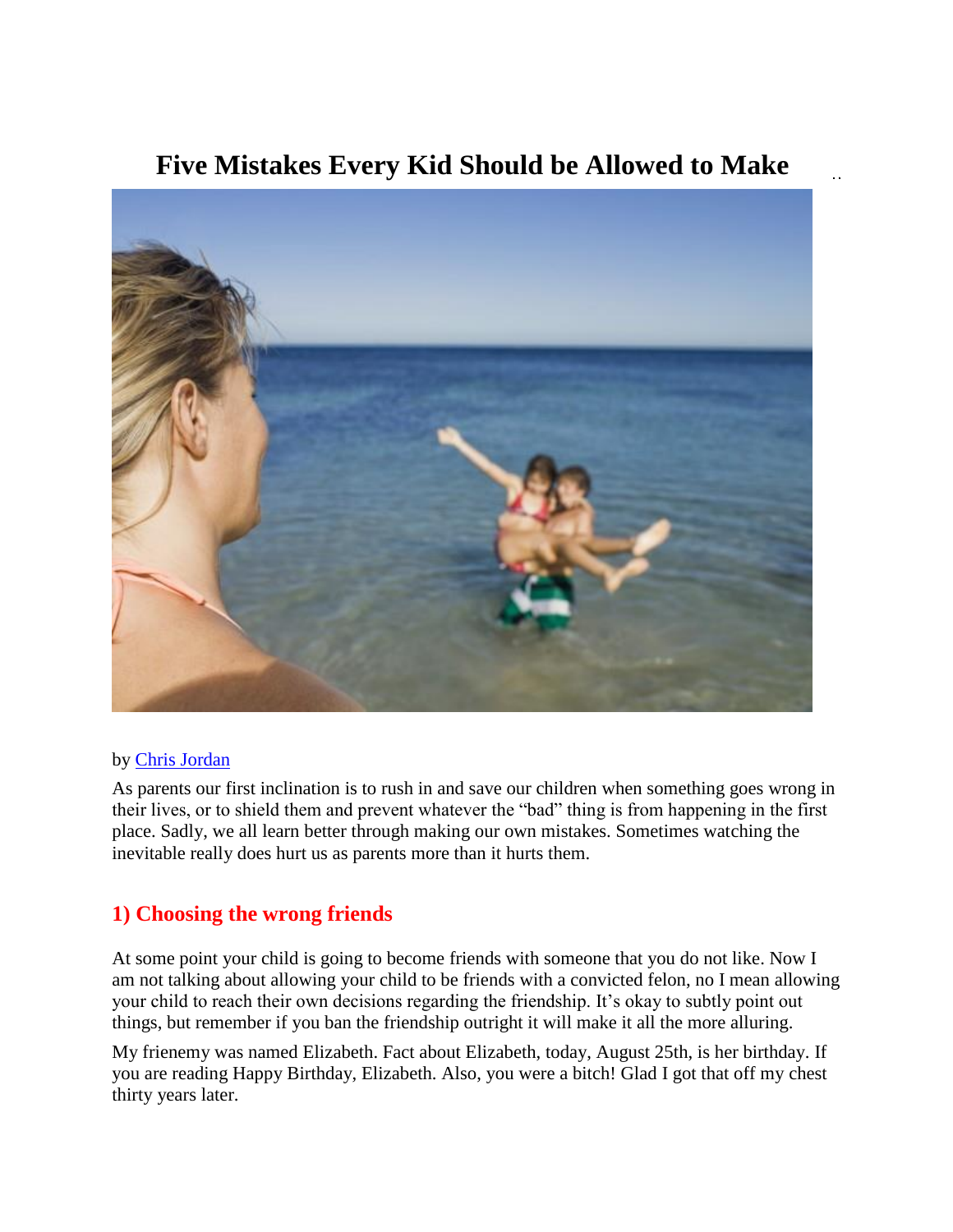Elizabeth would do things like invite me over to her house and then cancel at the last minute because she decided to have a different friend over. She would steal things from my house and when I would confront her about it she would make up some ridiculous lie. She would be my best friend one day and then the next completely exclude me. My mother constantly told me that I shouldn't be her friend and pointed out all of her faults. But for some reason it just made me want to be friends with her even more. I mean, how dare my mother presume to know what is best for me. Sure, I was at an age where my mother still provided clothing, food, shelter, but my preteen self just wanted her to leave me alone. She just didn't *understand* me.

The thing was that when Elizabeth was your friend, she was so much fun. She had the exciting ideas– that usually ended up with me getting into trouble. She would say the things to people that you always wished you could say, but your common sense and manners prevented you from doing. I can't pinpoint the exact day my friendship with her ended, but I do know I eventually realized she wasn't a friend at all. However, that day would have come a lot sooner had my mother not been waiting there in the wings to say, "I told you so."

The lesson I learned from my relationship with Elizabeth is one that I pass on to my children. If someone is talking about other friends behind their backs and saying not so nice things about them, you can be rest assured that when you aren't around, the same thing is happening.

Of course, they have all had to learn this themselves.

#### **2) Not doing their homework assignments**

I will admit that this one is difficult for me. I used to nag and nag and nag my kids to do their homework. But you know what I discovered? The more I nagged, the more I HAD to nag. It's like the nagging became the foreplay of the homework experience.

I learned to step away. I ask about homework. I ask if they need any help. But then my job is done. If they choose not to do their homework or study for their test, they are the ones who deal with the consequences.

The most difficult part about this one? Worrying about what the teachers think of me if my child does poorly. But it isn't about me, it is about them developing good study habits and discipline that will carry them through the rest of their life. I just pray they will learn this lesson before they flunk out of high school.

### **3) Disappointing someone they care about**

I think the younger the better this one is learned. That your actions carry consequences. That you need to think of other people aside from yourself. If someone is important to you, then you make them a priority. I know so many adults who still have not learned this, probably because their own parents saved them or shielded them from the disappointments of others.

Last year I reminded my older children to call their grandmother on her birthday. They are old enough to have their own cell phones. They certainly never forget to call their friends or to call me to chauffeur them around town. One of them kept saying that he would do it later. Well, later never came. I could have stepped in, dialed the phone and handed it to him, but what lesson would he have learned.